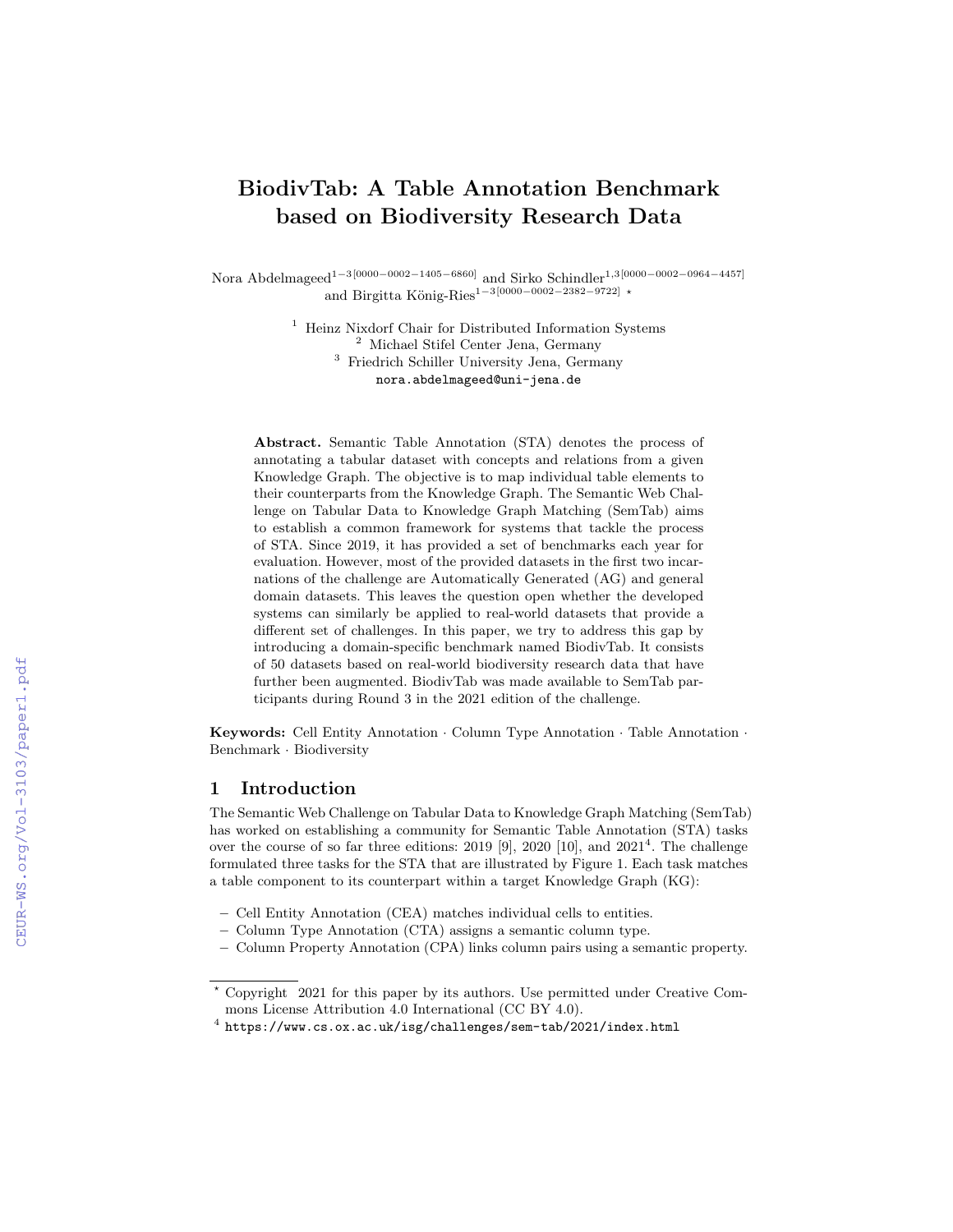#### 2 N. Abdelmageed and et.al.

| Country,                                                                                                       | Area      | <b>Capital</b> | <b>Country</b> | Area      | <b>Capital</b> | <b>Country</b>                      | Area      | <b>Capital</b> |
|----------------------------------------------------------------------------------------------------------------|-----------|----------------|----------------|-----------|----------------|-------------------------------------|-----------|----------------|
| Egypt                                                                                                          | 1,010,408 | Cairo          | Egypt          | 1,010,408 | Cairo          | Egypt                               | 1,010,408 | Cairo          |
| Germany                                                                                                        | 357,386   | <b>Berlin</b>  | Germany        | 357.386   | <b>Berlin</b>  | Germany                             | 357,386   | <b>Berlin</b>  |
| https://www.wikidata.org/wiki/079<br>https://www.wikidata.org/wiki/06256<br>https://www.wikidata.org/wiki/0183 |           |                |                |           |                | https://www.wikidata.org/wiki/05119 |           |                |

(a) CEA (b) CTA (c) CPA

Fig. 1: STA tasks as defined by SemTab (illustration from [\[1\]](#page-4-0)).

The challenge establishes common standards for systems that tackle the problem of STA. Among the best-performing participants from the 2020 are MTab4Wikidata [\[17\]](#page-5-0), LinkingPark [\[6\]](#page-4-1), bbw [\[19\]](#page-5-1), DAGOBAH [\[11\]](#page-4-2), and JenTab [\[1\]](#page-4-0).

The ultimate goal is systems that can annotate real-world datasets. However, the datasets introduced in the first two years of the challenge are Automatically Generated (AG) derived from different KGs [\[9,](#page-4-3) [10\]](#page-4-4). The ToughTables Dataset (2T) of 2020 is manually curated and focuses on the disambiguation of possible solutions [\[7\]](#page-4-5). The datasets employed, so far, adhere to no particular domain but represented a sample from a wide range of general-purpose data. On the other hand, domain-specific datasets pose specific challenges as witnessed, e.g., by evaluation campaigns in other domains like semantic web services evaluations [\[12\]](#page-5-2). So, ensuring that those challenges are covered, there is a demand for other domain-specific datasets based on real-world data. Furthermore, these benchmarks have to comply with the standards already in use by the community to easily highlight current shortcomings and encourage further efforts on these challenges.

In this paper, we introduce a domain-specific tabular benchmark named BiodivTab. We have collected real tables from the biodiversity domain and manually annotated them using the live edition of Wikidata [\[21\]](#page-5-3) during September 2021, resulting in a human-level generated ground truth data for CEA and CTA tasks. Inspired by the challenges witnessed in the domain, we introduced artificially created variations to increase the number of included tables.

## 2 Benchmark Description

In this section, we explain the creation steps of BiodivTab, the data sources we have used, and the biodiversity-specific challenges encountered. Moreover, we describe the annotation phase, the data augmentation step, and the final assembly of the benchmark.

The included datasets were collected from three public repositories of biodiversity data: data.world<sup>[5](#page-1-0)</sup>, BEFChina<sup>[6](#page-1-1)</sup> [\[5,](#page-4-6) [16,](#page-5-4) [20,](#page-5-5) [22\]](#page-5-6), and BExIS<sup>[7](#page-1-2)</sup> [\[4,](#page-4-7) [8,](#page-4-8) [13](#page-5-7)[–15,](#page-5-8) [18\]](#page-5-9). We gathered

<span id="page-1-0"></span> $^5$  <https://data.world/>

<span id="page-1-1"></span> $^6$  <https://data.botanik.uni-halle.de/bef-china/>

<span id="page-1-2"></span> $7$  <https://www.bexis.uni-jena.de/>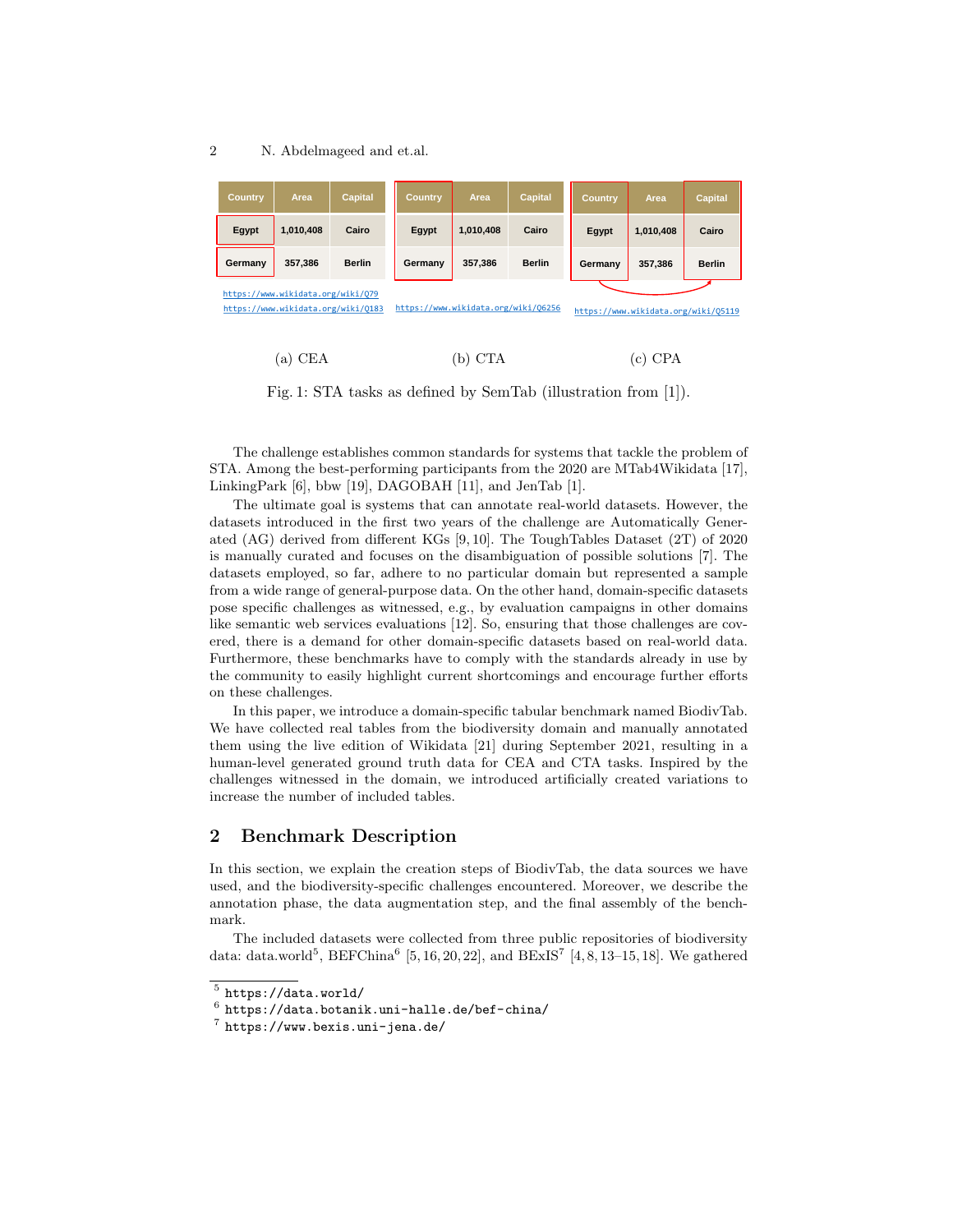a large collection of biodiversity-related datasets and verified their licenses<sup>[8](#page-2-0)</sup> to ensure that they allow for the use in such a benchmark. Subsequently, we manually checked each of them concerning their suitability to the semantic table annotation tasks. In the process, we discarded datasets that predominantly contained, e.g., internal database "ID" columns, generic headers (e.g., "BEX 12"), or numerical columns without any further explanation or context. We consider those datasets next to impossible to annotate automatically and of little benefit to the community. Consequently, we decided to include only datasets containing a substantial amount of categorical information.

The datasets collected this way feature unique characteristics that can be summarized as follows:

- Specimen Data: The collected datasets contain observations of a particular specimen, e.g., a specific individual of a given species. This includes a multitude of properties of the specimen and their particular environment. The assembled data can only rarely be attributed to the general species.
- Numerical Data: Most of the collected datasets describe the specimen by various measurements in numerical form.
- Abbreviations: Species names may be given in an abbreviated format. For example, "Canna glauca", a particular kind of flower, is often referred to as "C.glauca" or "Ca.glauce".
- Special Format: Species names are identified by a combination of species and subspecies. For example, "species:Atrichum sub:subserratum" may be used instead of "Atrichum subserratum".

The identified challenges increase the difficulty during the semantic annotation process. Commonly, data is characterized by a single subject column (usually the leftmost one) with a group of other columns representing properties to the respective subject. Given that most of the data represent specimen data, those numerical/object fields do not necessarily relate to the general properties of species. As of the time of writing, Wikidata, the target KG of BiodivTab, contains no direct equivalent to the specimen data contained in the selected datasets. Thus, we could not annotate column-relations in the fashion of a CPA-task. As a consequence, BiodivTab does not include a CPAtask as of now. However, it might change in the future, if other KGs are supported, or Wikidata is extended accordingly. Instead, we provide ground truths only for CEA and CTA tasks. The special format found in the species names impedes the direct matching of cell values to labels of individual entities in the KG. One possible approach might be to handle these cases with a particular variety of misspellings. In fact, part of the cell values might be considered additional noise that has to be removed before matching.

After the data collection phase, we picked 13 tables to use in the annotation process. Our naming convention follows the schema of "dataSource id", e.g., "befchina 1" represents the first dataset collected from BEFChina. The annotation itself is the most time-consuming part of the benchmark creation. To ensure the quality of mappings, we manually annotated the selected tables with entities assembled from Wikidata during September 2021, resulting in ground truth data for both CEA and CTA tasks. However, another set of annotations and checking the Inter-annotator Agreement [\[3\]](#page-4-9) would be needed. Concerning CEA, we have marked possible candidate columns to annotate their cells. For each cell value, we assembled possible matches via Wikidata's built-in search. If more than one match has been found, we manually selected the most suitable

<span id="page-2-0"></span> $^8$ [https://github.com/fusion-jena/BiodivTab/blob/main/Read\\_Datasets\\_](https://github.com/fusion-jena/BiodivTab/blob/main/Read_Datasets_Licenses.md) [Licenses.md](https://github.com/fusion-jena/BiodivTab/blob/main/Read_Datasets_Licenses.md)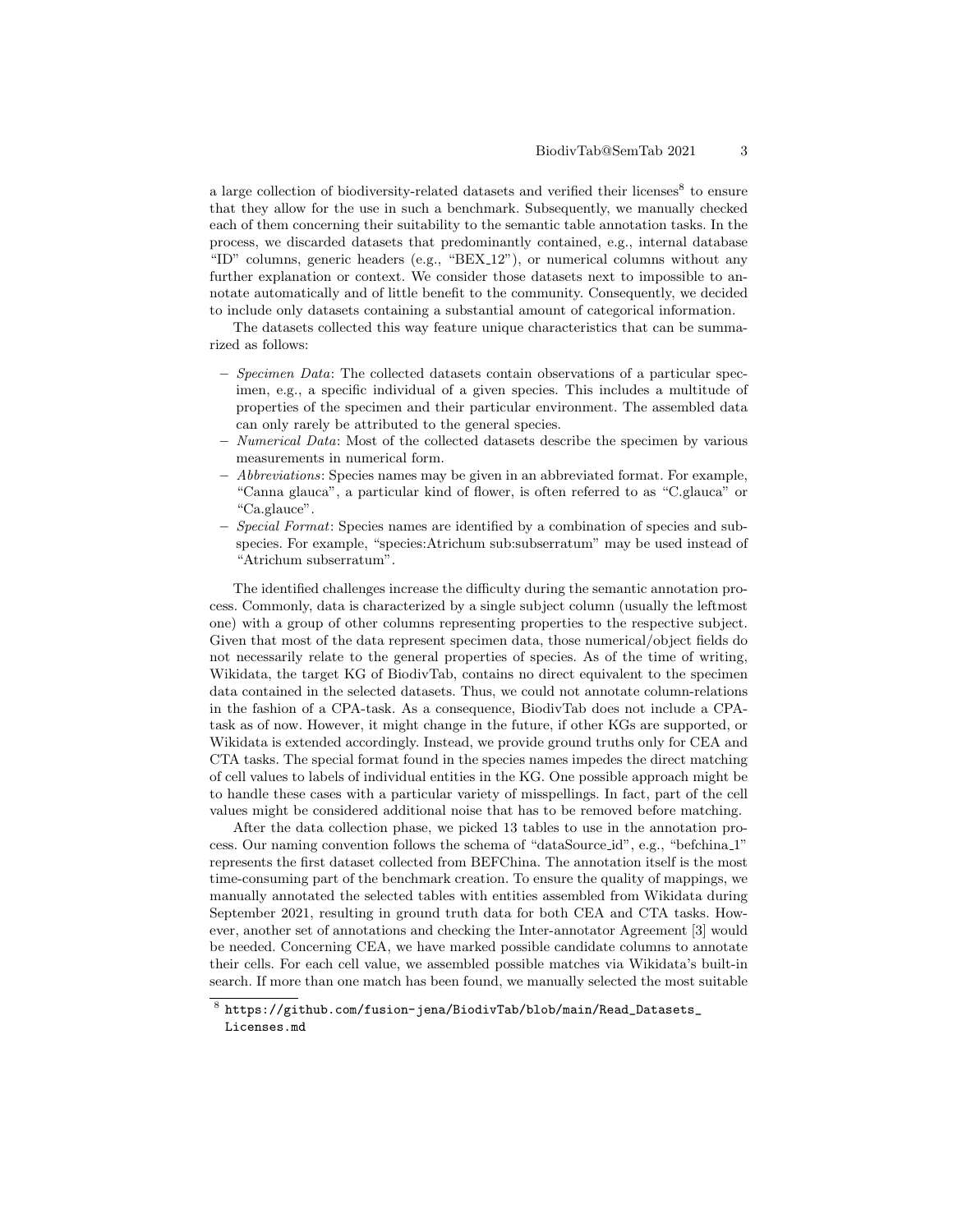#### 4 N. Abdelmageed and et.al.

ones to disambiguate the cell's semantics. If this still leaves more than one candidate, we keep them all and consider them true matches. Consequently, the provided ground truth contains all possible candidates that different systems could generate. We followed the same procedure for CTA. We maintain separate ground truth files to ease manual inspection, revision, and quality assurance for each table. E.g., "befchina 1" is annotated by two such files: "befchina 1 CEA" and "befchina 1 CTA". Biodiversity experts have partially revised these annotations. The structure of the ground truth files follows the format of SemTab. In particular, the solution files for CEA use a format of filename, column id, row id, and ground truth, whereas the ones for CTA employ a structure of filename, column id, and ground truth.

To increase the number of tables in our benchmark and reduce the human effort needed, we further resorted to data augmentation. It is a technique to increase the amount of data by adding slightly modified copies of already existing entries. In our context, we introduced challenges to the existing dataset based on our findings during the data collection and analysis phase (see the first paragraph). Since abbreviations are a common issue in biodiversity datasets, a column containing full species names was thus abbreviated accordingly. This strategy allowed us to (i) increase the number of included tables to 50 (almost  $4 \times$  the number of just real tables), (ii) reduce the required human effort during annotation, and (iii) produce a benchmark that relies on real challenges instead of artificial ones.

The benchmark dataset consists of a set with 13 real tables and 37 augmented ones. We anonymized the file names of tables to use unique identifiers using Python's uuid functionalities in the process. Subsequently, we aggregated the individual solutions of CEA and CTA into one file per task resulting in CEA biodivtab 2021 gt.csv and CTA<sub>-</sub>biodivtab<sub>-2021-qt.csv, respectively. From this, we generated corresponding</sub> "target-files" by removing the ground truth columns from these solution files. The benchmark tables and targets can now be published during the challenge for participants to solve. This follows the general approach of SemTab that hides the ground truth of STA tasks from participants during the challenge.

In 2021, the organizers published a call for domain-specific benchmarks to be used in that year's challenge. BiodivTab was submitted and accepted as one of these benchmarks. As a result, BiodivTab represented one of three benchmarks posed during the third round of 2021's SemTab challenge.

## 3 Conclusions & Future Work

We have introduced a tabular benchmark derived from biodiversity research data named BiodivTab. It consists of a collection of 50 tables. We have created BiodivTab by manually annotating 13 tables from real-world biodiversity datasets and adding 37 more tables by augmenting them with noise based on previously observed challenges. BiodivTab was submitted to and subsequently used in Round 3 of the 2021 SemTab challenge. Our benchmark is publicly available  $[2]^9$  $[2]^9$  $[2]^9$ .

Future Work We see multiple directions to continue this work. We plan to include more biodiversity tables from other projects to cover a broader spectrum of the domain. In addition, ground truth data from other KGs, in particular domain-specific ones, can be provided.

<span id="page-3-0"></span> $^9$  <https://github.com/fusion-jena/BiodivTab>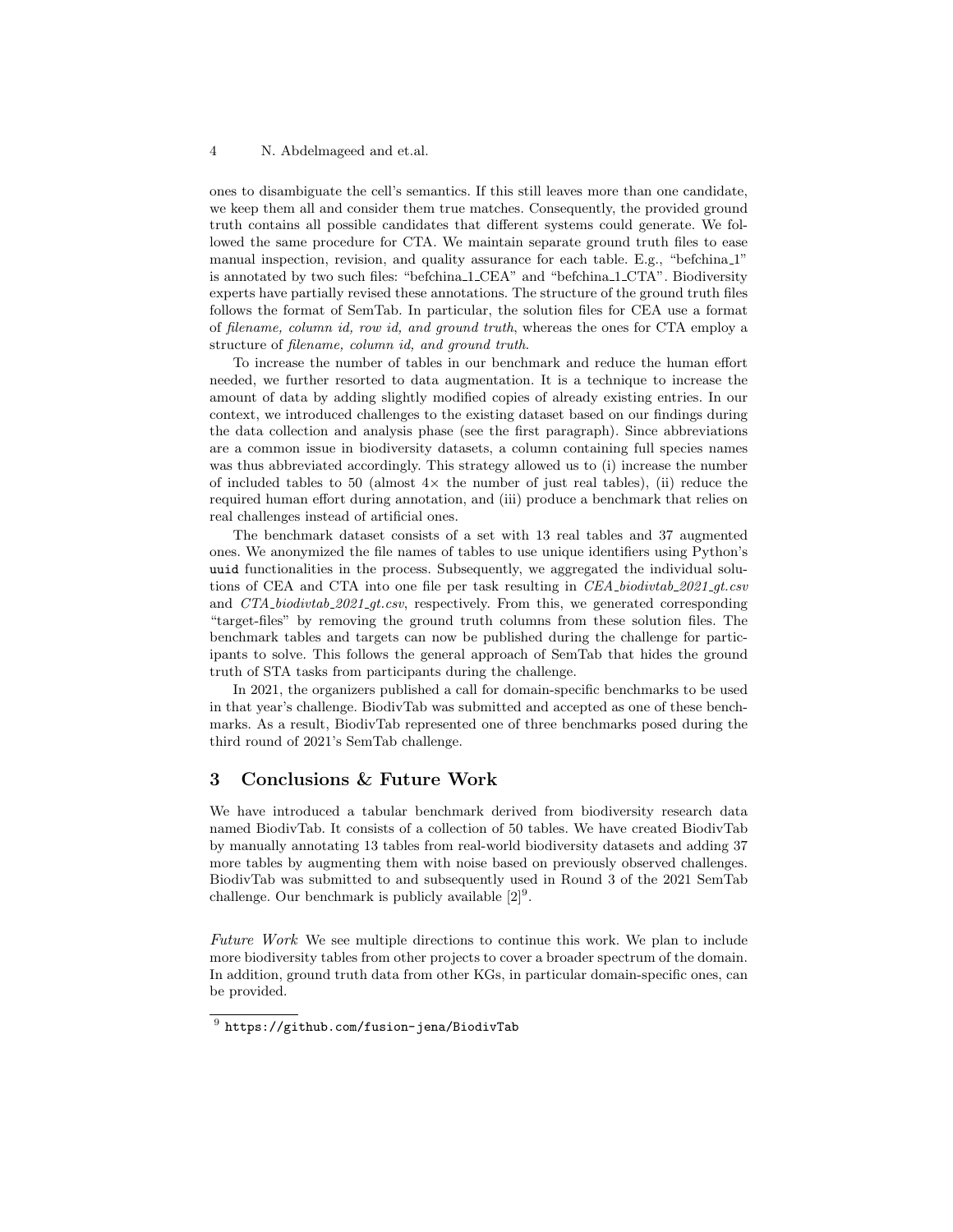## Acknowledgment

The authors thank the Carl Zeiss Foundation for the financial support of the project "A Virtual Werkstatt for Digitization in the Sciences (P5)" within the scope of the program line "Breakthroughs: Exploring Intelligent Systems" for "Digitization - explore the basics, use applications". We would like to especially thank our Biodiversity experts Cornelia Fürstenau and Andreas Ostrowski for feedback and validation of the created annotations. Last but not least, we would like to thank Samira Babalou for the fruitful discussions during the work.

The tables provided in this challenge are based on real-world biodiversity research datasets, but have been adapted for the challenge. In the form provided here, they may be used for the challenge, only. Any publication on challenge results needs to contain citations of the underlying datasets. The list of original datasets is available within our GitHub repository.

# References

- <span id="page-4-0"></span>1. Abdelmageed, N., Schindler, S.: JenTab: Matching Tabular Data to Knowledge Graphs. In: SemTab@ ISWC. pp. 40–49 (2020)
- <span id="page-4-10"></span>2. Abdelmageed, N., Schindler, S., Knig-Ries, B.: fusion-jena/BiodivTab (Oct 2021). <https://doi.org/10.5281/zenodo.5584180>
- <span id="page-4-9"></span>3. Artstein, R.: Inter-annotator Agreement, pp. 297–313. Springer Netherlands (2017), [https://doi.org/10.1007/978-94-024-0881-2\\_11](https://doi.org/10.1007/978-94-024-0881-2_11)
- <span id="page-4-7"></span>4. Boeddinghaus, R., Marhan, S., Berner, D., Boch, S., Fischer, M., Kattge, J., Klaus, V., Kleinebecker, T., Oelmann, Y., Prati, D., Schäfer, D., Schöning, I., Schrumpf, M., Sorkau, E., Kandeler, E., Manning, P., Kandeler, E.: Plant functional trait shifts explain concurrent changes in the structure and function of grassland soil microbial communities (2017).<https://doi.org/10.25829/bexis.24867-1.1.23>
- <span id="page-4-6"></span>5. Bruelheide, H., Eichenberg, D., Kröber, W., Böhnke, M., Ristok, C.: Main Experiment: Leaf traits and chemicals from individual trees in the Main Experiment (Site  $A \& B)$  (2012), <https://china.befdata.biow.uni-leipzig.de/datasets/323>
- <span id="page-4-1"></span>6. Chen, S., Karaoglu, A., Negreanu, C., Ma, T., Yao, J.G., Williams, J., Gordon, A., Lin, C.Y.: LinkingPark: An Integrated Approach for Semantic Table Interpretation. In: SemTab@ ISWC. pp. 65–74 (2020)
- <span id="page-4-5"></span>7. Cutrona, V., Bianchi, F., Jimnez-Ruiz, E., Palmonari, M.: Tough Tables: Carefully Evaluating Entity Linking for Tabular Data (Nov 2020). <https://doi.org/10.5281/zenodo.4246370>
- <span id="page-4-8"></span>8. Fischer, M., Nauss, T., Tschapka, M., Weisser, W., Müller, J.: Aggregated species richness and habitat heterogeneity variables for testing the habitat-heterogeneity hypothesis, 2006-2018 (2020).<https://doi.org/10.25829/bexis.25126-1>
- <span id="page-4-3"></span>9. Hassanzadeh, O., Efthymiou, V., Chen, J., Jimnez-Ruiz, E., Srinivas, K.: SemTab2019: Semantic Web Challenge on Tabular Data to Knowledge Graph Matching - 2019 Data Sets (Oct 2019).<https://doi.org/10.5281/zenodo.3518539>
- <span id="page-4-4"></span>10. Hassanzadeh, O., Efthymiou, V., Chen, J., Jimnez-Ruiz, E., Srinivas, K.: SemTab 2020: Semantic Web Challenge on Tabular Data to Knowledge Graph Matching Data Sets (Nov 2020).<https://doi.org/10.5281/zenodo.4282879>
- <span id="page-4-2"></span>11. Huynh, V.P., Liu, J., Chabot, Y., Labbé, T., Monnin, P., Troncy, R.: DAGOBAH: Enhanced Scoring Algorithms for Scalable Annotations of Tabular Data. In: SemTab@ ISWC. pp. 27–39 (2020)